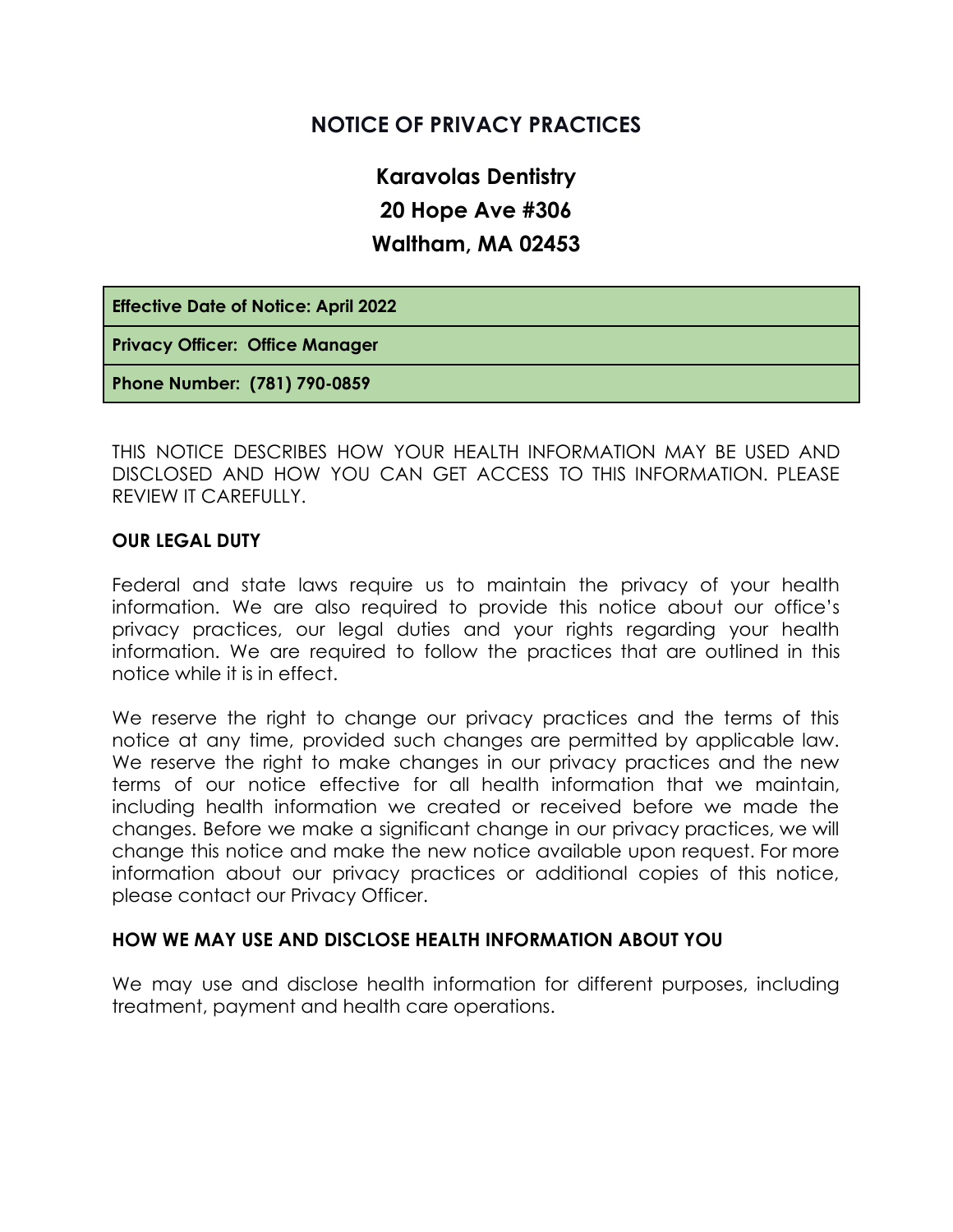### **Treatment**

We disclose health information to our employees and others who are involved in providing the care you need. For example, we may use or disclose your health information to another dentist or other health care providers providing treatment that we do not provide. We may also share your health information with a pharmacist in order to provide you with a prescription.

#### **Payment**

We may use and disclose your health information to obtain payment for services we provide to you. For example, we may send claims to your dental health plan containing certain health information (unless you request that we restrict such disclosure to your health plan when you have paid out-of-pocket and in full for services rendered).

### **Health Care Operations**

We may use and disclose your health information in connection with our health care operations. Health care operations include, but are not limited to, quality assessment and improvement activities, conducting training programs, and licensing or credentialing activities.

### **Your Family and Friends**

We must disclose your health information to you, as described in the Patient Rights section of this notice. You have the right to request restrictions on disclosure to family members, other relatives, close personal friends or any other person identified by you.

### **Persons Involved in Your Care**

We may use or disclose health information to notify or assist in the notification of (including identifying or locating) a family member, your personal representative or another person responsible for your care, of your location, your general condition or your death. If you are present, then prior to use or disclosure of your health information, we will provide you with an opportunity to object to such uses or disclosures. In the event of your incapacity or emergency circumstances, we will disclose health information based on a determination using our professional judgment disclosing only health information that is directly relevant to the person's involvement in your health care.

# **Marketing Health-Related Services**

We may contact you about products or services related to your treatment, case management or care coordination or to propose other treatments or health-related benefits and services in which you may be interested. We may also encourage you to purchase a product or service when you visit our office. If you are currently an enrollee of a dental plan, we may receive payment for communications to you in relation to our provision, coordination or management of your dental care, including our coordination or management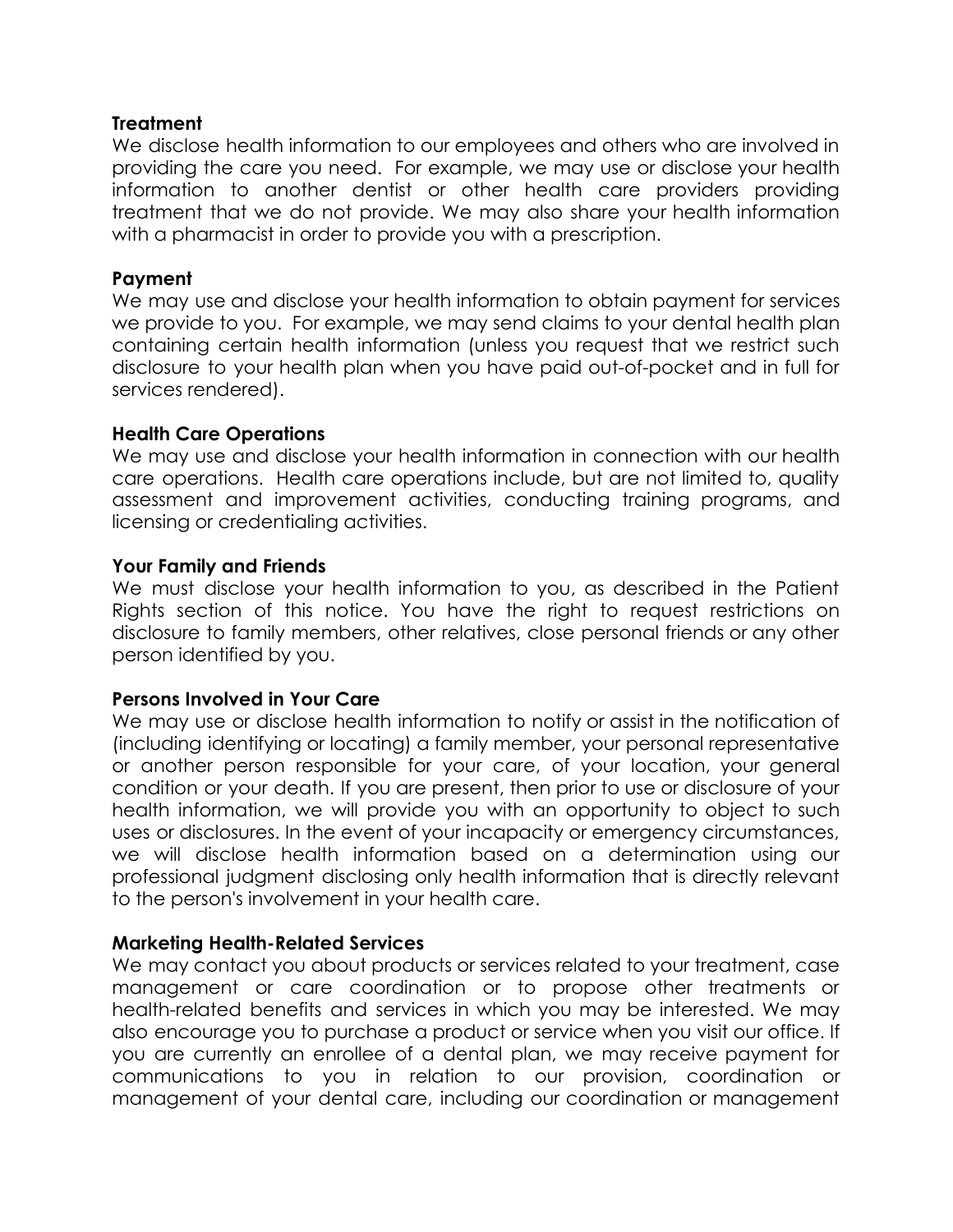of your health care with a third party, our consultation with other health care providers relating to your care or if we refer you for health care. We will not otherwise use or disclose your health information for marketing purposes without your written authorization. We will disclose whether we receive payments for marketing activity you have authorized.

# **Change of Ownership**

If this dental practice is sold or merged with another practice or organization, your health records will become the property of the new owner. However, you may request that copies of your health information be transferred to another dental practice.

#### **Disaster Relief**

We may use or disclose your health information to assist in disaster relief efforts.

# **Required by Law**

We may use or disclose your health information when we are required to do so by law.

### **Public Health**

We may, and are sometimes legally obligated to, disclose your health information to public health agencies for purposes related to preventing or controlling disease, injury or disability; reporting abuse or neglect; reporting domestic violence; reporting to the Food and Drug Administration problems with products and reactions to medications; and reporting disease or infection exposure. Upon reporting suspected elder or dependent adult abuse or domestic violence, we will promptly inform you or your personal representative unless we believe the notification would place you at risk of harm or would require informing a personal representative we believe is responsible for the abuse or harm.

### **Abuse or Neglect**

We may disclose your health information to appropriate authorities if we reasonably believe that you are a possible victim of abuse, neglect or domestic violence or the possible victim of other crimes. We may disclose your health information to the extent necessary to avert a serious threat to your health or safety or the health or safety of others.

### **National Security**

We may disclose to military authorities the health information of Armed Forces personnel under certain circumstances. We may disclose to authorized federal officials health information required for lawful intelligence, counterintelligence and other national security activities. We may disclose to correctional institutions or law enforcement officials having lawful custody of protected health information of inmates or patients under certain circumstances.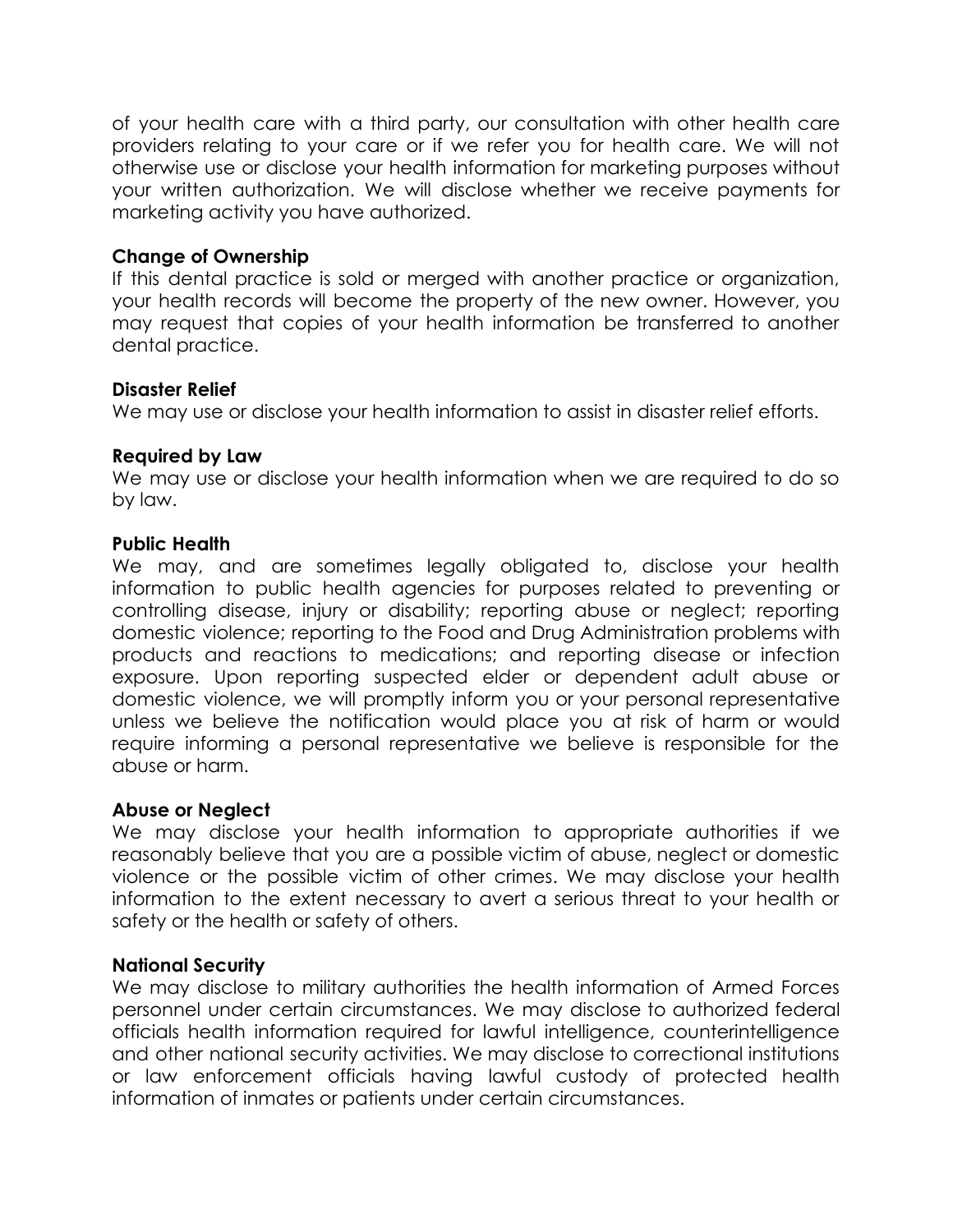### **Secretary of HHS**

We will disclose your health information to the Secretary of the U.S. Department of Health and Human Services when required to investigate or determine compliance with HIPAA.

### **Worker's Compensation**

We may disclose your health information to the extent authorized by and to the extent necessary to comply with laws relating to worker's compensation or other similar programs established by law.

# **Law Enforcement**

We may disclose your health information for law enforcement purposes as by permitted by HIPAA, as required by law, or in response to a subpoena or court order.

# **Judicial and Administrative Proceedings**

If you are involved in a lawsuit or a dispute, we may disclose your health information in response to a court or administrative order. We may also disclose health information about you in response to a subpoena, discovery request, or other lawful process instituted by someone else involved in the dispute, but only if efforts have been made, either by the requesting party or us, to tell you about the request or to obtain an order protecting the information requested.

### **Coroners, Medical Examiners, and Funeral Directors**

We may release your health information to a coroner or medical examiner. This may be necessary, for example, to identify a deceased person or determine the cause of death. We may also disclose your health information to funeral directors consistent with applicable law to enable them to carry out their duties.

### **Research**

We may disclose your health information to researchers for research purposes. In this situation, written authorization is not required as approved by an Institutional Review Board or privacy board that has reviewed the research proposal and established protocols to ensure the privacy of your information.

### **Fundraising**

We may use or disclose demographic information and dates of treatment in order to contact you for fundraising activities. If you no longer wish to receive these communications, notify us at the contact information provided above and we will stop sending further fundraising information.

### **Your Authorization**

We will obtain your written authorization before using or disclosing your health information for purposes other than those provided for in this notice (or as otherwise permitted or required by law). You may revoke an authorization in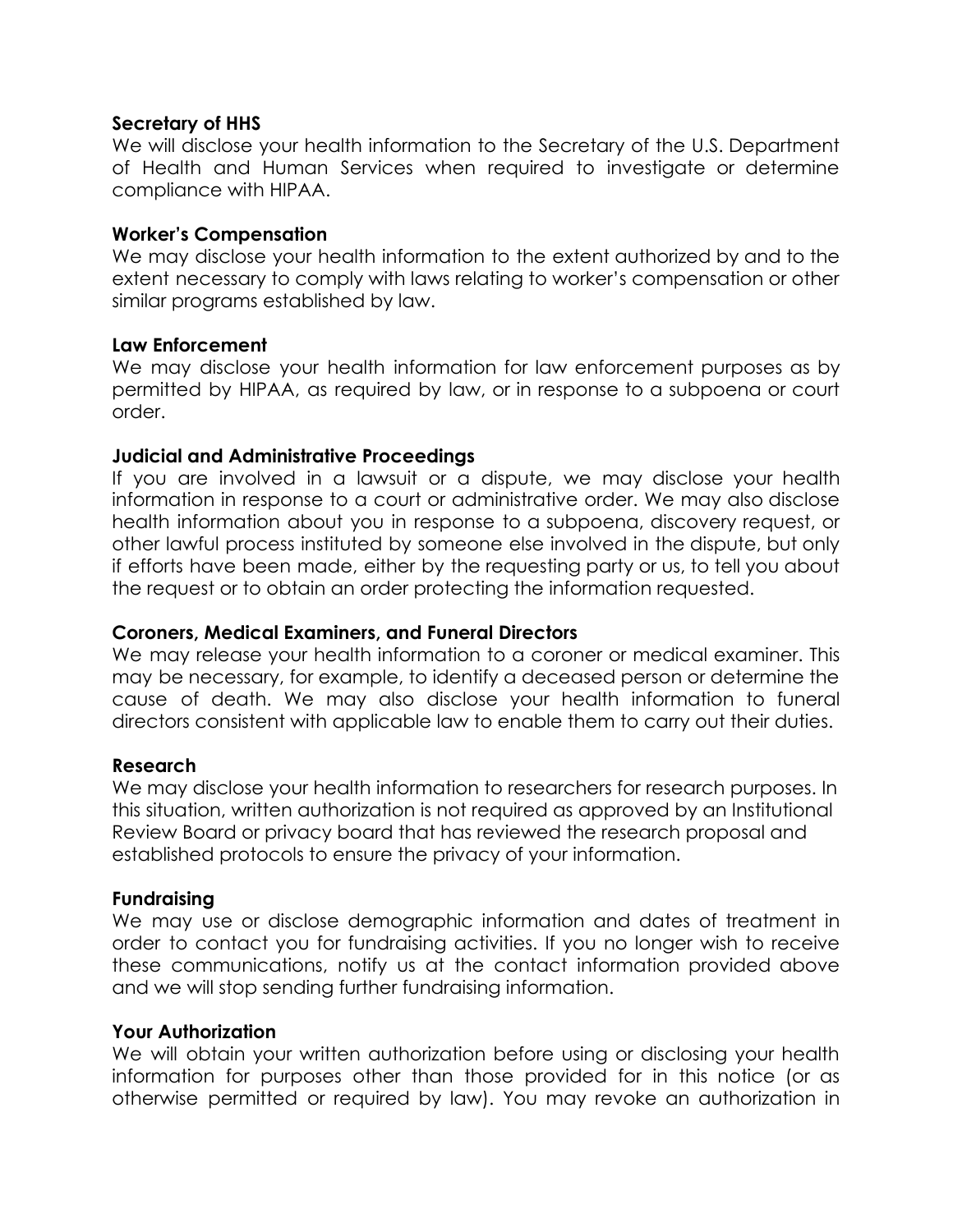writing at any time. Upon receipt of the written revocation, we will stop using or disclosing your health information, except to the extent that we have already taken action in reliance on the authorization.

# **PATIENT RIGHTS**

# **Access**

You have the right to look at or get copies of your health information, with limited exceptions. You may request that we provide copies in a format other than photocopies. We will use the format you request unless we cannot practicably do so. You must make a request in writing to obtain access to your health information. You may obtain a form to request access by contacting our office. We will charge you a reasonable cost-based fee for expenses such as copies and staff time. You may also request access by sending us a letter. If you request copies, there may be a charge for time spent. If you request an alternate format, we will charge a cost-based fee for providing your health information in that format. If you prefer, we will prepare a summary or an explanation of your health information for a fee. Contact us for a full explanation of our fee structure.

### **Disclosure Accounting**

You have a right to receive a list of instances in which we disclosed your health information for purposes other than treatment, payment, health care operations and certain other activities for the last six years. If you request this accounting more than once in a 12-month period, we may charge you a reasonable cost-based fee for responding to these additional requests.

### **Right to Request a Restriction**

You have the right to request that we place additional restrictions on our use or disclosure of your health information. We are not required to agree to these additional restrictions, but if we do, we will abide by our agreement (except in emergency). In the event you pay out-of-pocket and in full for services rendered, you may request that we not share your health information with your health plan. We must agree to this request.

### **Alternative Communication**

You have the right to request that we communicate with you about your health information by alternative means or to alternative locations. You must make your request in writing. Your request must specify the alternative means or location and provide satisfactory explanation of how payments will be handled under the alternative means or location you request. We will accommodate all reasonable requests. However, if we are unable to contact you using the ways or locations you have requests we may contact you using the information we have.